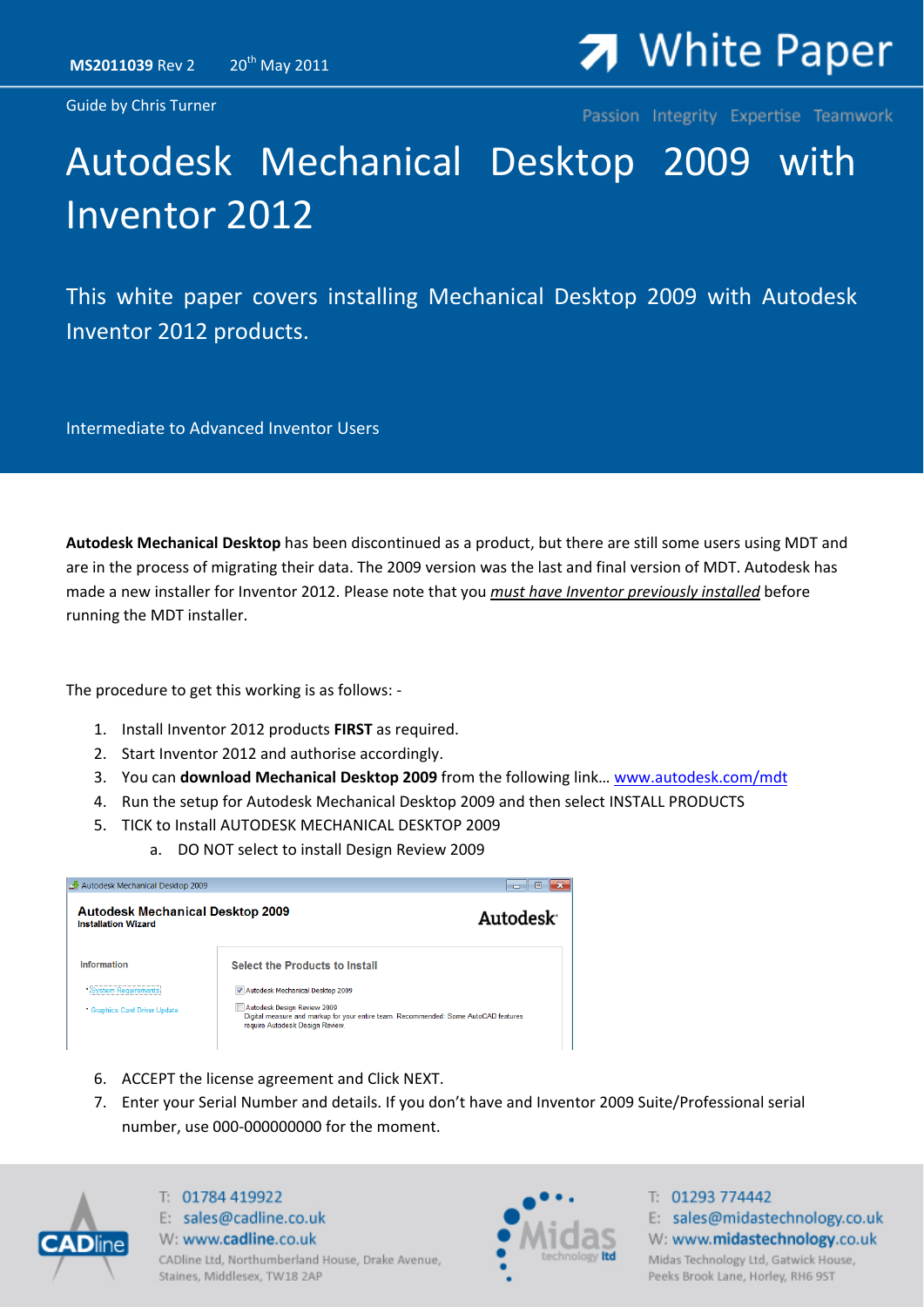7 White Paper

Passion Integrity Expertise Teamwork

#### 8. Review the Install details and select CONFIGURE

| Autodesk Mechanical Desktop 2009<br><b>Autodesk Mechanical Desktop 2009</b><br><b>Installation Wizard</b> |                                                                       |                                                                                                                                                                                      | $\mathbf{x}$<br>▣<br>$\Box$<br>Autodesk <sup>®</sup> |
|-----------------------------------------------------------------------------------------------------------|-----------------------------------------------------------------------|--------------------------------------------------------------------------------------------------------------------------------------------------------------------------------------|------------------------------------------------------|
| <b>Information</b>                                                                                        | <b>Review - Configure - Install</b>                                   |                                                                                                                                                                                      |                                                      |
| The following will be installed:                                                                          |                                                                       | The basic information required to install the products has been provided by you and is shown                                                                                         |                                                      |
| * Microsoft Visual C++ 2005<br>Redistributable (x64)                                                      | product from the drop down list and click the Configure button.       | in the box below. The remaining configurations are currently set to the default values; also<br>shown below. If you would like to make configuration changes, select the appropriate |                                                      |
| Microsoft Visual C++ 2005<br>Redistributable                                                              | Select a product to configure:<br>Mt Autodesk Mechanical Desktop 2009 | Configure                                                                                                                                                                            |                                                      |
| * DirectX 9.0 Runtime                                                                                     | Current settings:                                                     |                                                                                                                                                                                      |                                                      |
| * MSXML 6.0 Parser                                                                                        |                                                                       |                                                                                                                                                                                      |                                                      |
| * Autodesk Mechanical                                                                                     | First name:<br>Last name:                                             | Chris<br>Turner                                                                                                                                                                      |                                                      |
| Desktop 2009                                                                                              | Organization:                                                         | Midas                                                                                                                                                                                |                                                      |
|                                                                                                           | Autodesk Mechanical Desktop 2009 Settings                             |                                                                                                                                                                                      |                                                      |
|                                                                                                           | Product Version:                                                      | 13.0.59.0                                                                                                                                                                            |                                                      |
|                                                                                                           | Install type:<br>License type:                                        | Typical<br><b>Stand Alone License</b>                                                                                                                                                |                                                      |
|                                                                                                           | Install location:                                                     | C:\Program Files\Autodesk\MDT 2009\                                                                                                                                                  |                                                      |
|                                                                                                           | Desktop shortcut:                                                     | No                                                                                                                                                                                   |                                                      |
|                                                                                                           | <b>Inventor Link:</b>                                                 | Yes                                                                                                                                                                                  |                                                      |
|                                                                                                           | Standard Part Libraries:                                              | ANSI:ISO:DIN                                                                                                                                                                         |                                                      |
|                                                                                                           | Default Standard Part Library:                                        | <b>AMRI</b>                                                                                                                                                                          |                                                      |
|                                                                                                           | Print                                                                 |                                                                                                                                                                                      |                                                      |
| $\triangleright$<br><b>Documentation</b><br>Support $\boxtimes$                                           |                                                                       | <b>Install</b><br>< <u>B</u> ack                                                                                                                                                     | Cancel                                               |

9. Select the option to Install the Inventor Link and select NEXT

#### **Autodesk Inventor Link**

Autodesk Mechanical Desktop 2009 can create drawings of Autodesk Inventor Link part and assembly models using Autodesk Inventor Link's functionality.

√ Install Autodesk Inventor Link



T: 01784 419922 E: sales@cadline.co.uk W: www.cadline.co.uk CADline Ltd, Northumberland House, Drake Avenue, Staines, Middlesex, TW18 2AP



T: 01293 774442 E: sales@midastechnology.co.uk W: www.midastechnology.co.uk Midas Technology Ltd, Gatwick House, Peeks Brook Lane, Horley, Surrey, RH6 9ST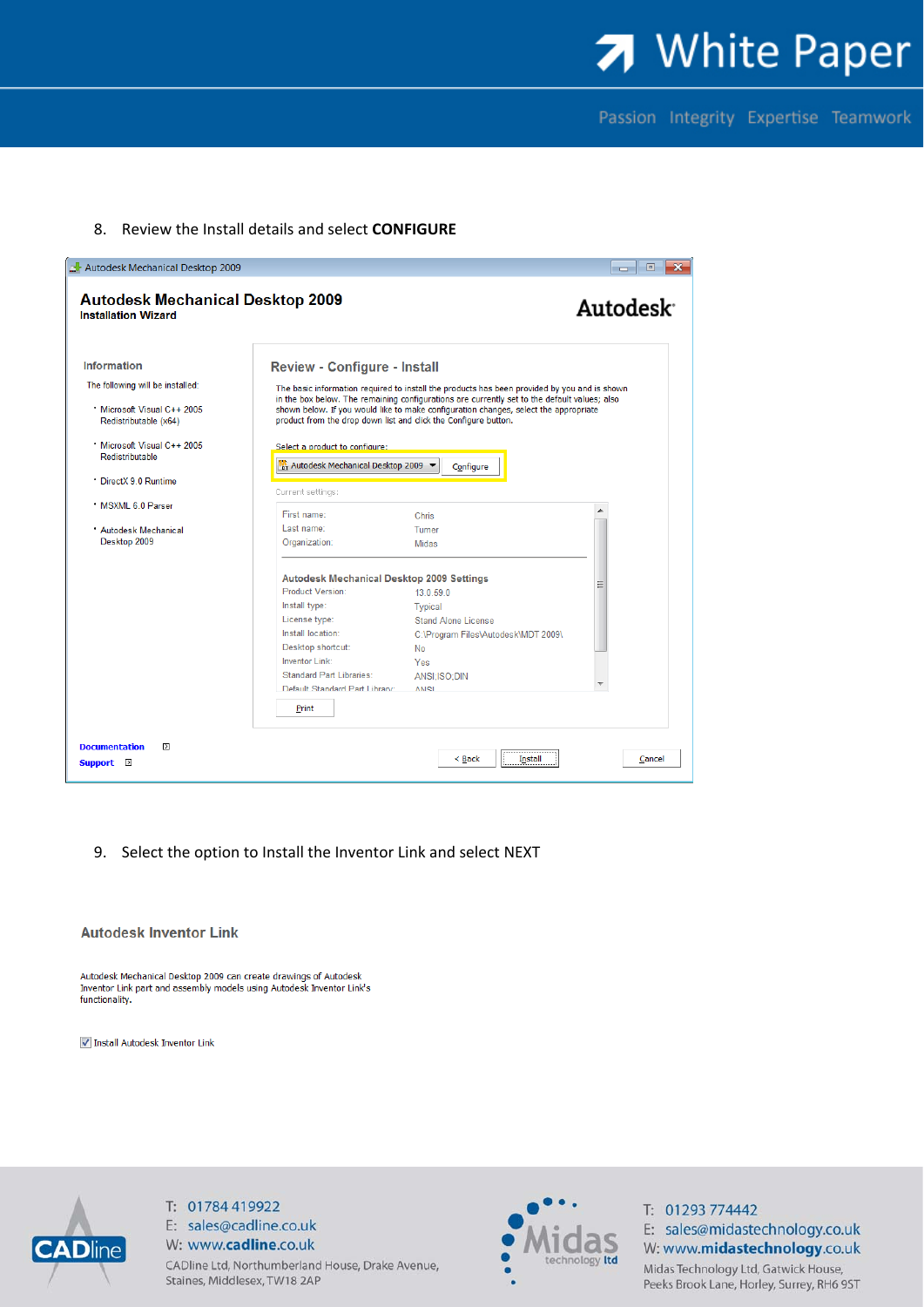

Passion Integrity Expertise Teamwork

10. Select the required standard part libraries you need and then **select the DEFAULT Standard Part Library**. Click on NEXT

| <sup>體</sup> Autodesk Mechanical Desktop 2009 <b>P</b>       |                                                              |                              |
|--------------------------------------------------------------|--------------------------------------------------------------|------------------------------|
| <b>Information</b>                                           | <b>Standard Part Libraries</b>                               |                              |
| What is Standard Libraries<br>used for?                      | Select the standard part libraries you would like to install | Default<br>Select all        |
| Can I install the other<br>Standard Libraries later?         | French Standard (AFNOR)                                      | Indian Standard (IS)         |
|                                                              | American Standard (ANSI)                                     | International Standard (ISO) |
| Why do I need to select a<br>default standard parts library? | Australia Standard (AS)                                      | Japanese Standard (JIS)      |
| Can I change my default                                      | V British Standard (BSI)                                     | Korean Standard (KS)         |
| Standard parts library later?                                | Taiwanese Standard (CNS)                                     | Polish Standard (PN)         |
|                                                              | Czech Standard (CSN)                                         | Finnish Standard (SFS)       |
|                                                              | German Standard (DIN)                                        | Swedish Standard (SS)        |
|                                                              | Chinese Standard (GB)                                        | Slovak Standard (STN)        |
|                                                              | Russian Standard (GOST)                                      | Italian Standard (UNI)       |
|                                                              | Select the standard part library to set as your default:     |                              |
|                                                              | International Standard (ISO)                                 |                              |

- 11. Click NEXT for Stand-alone license.
- 12. If desired, Select the EXPRESS TOOLS and MATERIAL LIBRARY and click NEXT.

|                                                                                                                         | Autodesk Mechanical Desktop 2009 Ø                           |                   |                    |                       |                   |        |
|-------------------------------------------------------------------------------------------------------------------------|--------------------------------------------------------------|-------------------|--------------------|-----------------------|-------------------|--------|
| Information                                                                                                             | Select the Installation Type                                 |                   |                    |                       |                   |        |
| . What is in a typical<br>installation?                                                                                 | Typical<br>Custom                                            |                   |                    |                       |                   |        |
| * Express Tools are available in                                                                                        | Install optional tools:                                      |                   |                    |                       |                   |        |
| their original form, in English                                                                                         | V Express Tools                                              |                   |                    |                       |                   |        |
| only, and are not supported.<br>No updates have been made to<br>the tools. Double-byte<br>characters are not supported. | Material Library                                             |                   |                    |                       |                   |        |
| * What is the advantage of                                                                                              |                                                              |                   |                    |                       |                   |        |
| installing the Material Library?                                                                                        | Product install path:<br>C:\Program Files\Autodesk\MDT 2009\ |                   |                    |                       |                   | Browse |
|                                                                                                                         | Disk space requirements:                                     |                   |                    |                       |                   |        |
|                                                                                                                         | Volume<br>Disk Size                                          | Available         | Required           | <b>Total Required</b> | Remaining         | ۰      |
|                                                                                                                         | C:<br>280 GB<br>F:<br>1.98 GB                                | 163 GB<br>1.48 GB | 2.37 GB<br>0 bytes | 2.37 GB<br>0 bytes    | 160 GB<br>1.48 GB | E      |



T: 01784 419922 E: sales@cadline.co.uk W: www.cadline.co.uk CADline Ltd, Northumberland House, Drake Avenue, Staines, Middlesex, TW18 2AP



T: 01293 774442 E: sales@midastechnology.co.uk W: www.midastechnology.co.uk Midas Technology Ltd, Gatwick House, Peeks Brook Lane, Horley, Surrey, RH6 9ST